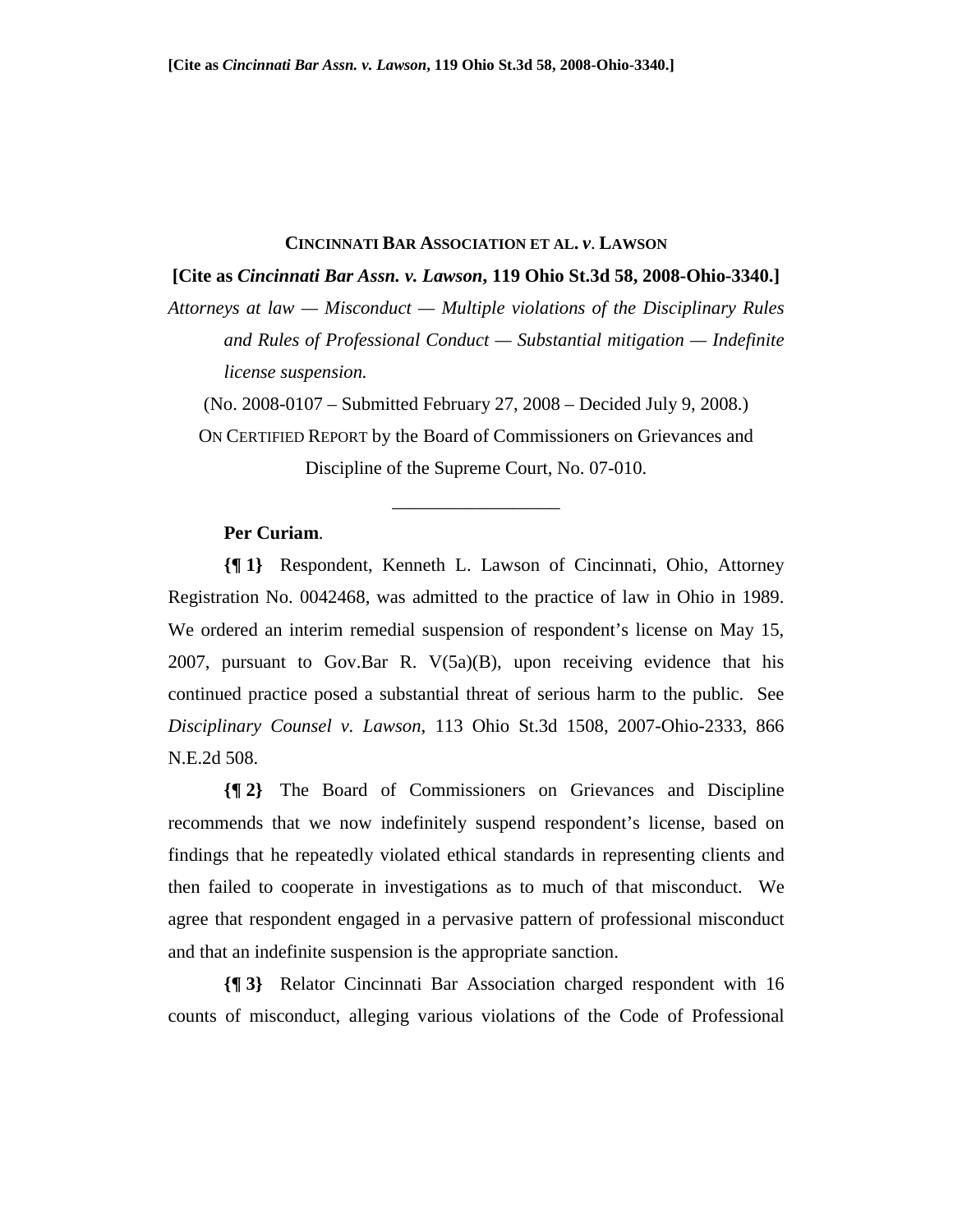Responsibility, the Ohio Rules of Professional Conduct ("Prof.Cond.R."), $^1$  and Gov.Bar R.  $V(4)(G)$  (requiring a lawyer to cooperate in a disciplinary investigation). In a separate complaint, relator Disciplinary Counsel charged respondent with four additional counts of misconduct. A panel of the board heard all the allegations on October 15 and 16, 2007, in consolidated proceedings. The panel then made numerous findings of misconduct and recommended the indefinite suspension, a recommendation the board adopted.

**{¶ 4}** Neither party objects to the board's report.

## Misconduct

## *Failure to Cooperate in the Disciplinary Investigation*

**{¶ 5}** Respondent stipulated that he violated Gov.Bar R. V(4)(G) during investigations of nine grievances lodged against him prior to February 1, 2007, by failing to respond to relators' inquiries and to provide requested records. On that date, respondent admitted himself to a rehabilitation facility after more than seven years of drug abuse. Respondent has participated appropriately in the disciplinary proceedings since his discharge, providing truthful, cooperative, and forthcoming responses to authorities.

# **{¶ 6}** We find that respondent repeatedly violated Gov.Bar R. V(4)(G). *The Chambers Grievance*

**{¶ 7}** Janette Hanson Chambers hired respondent's law firm, Lawson and Washington L.P.A. ("L&W"), in August 2005 to represent her in a potential criminal matter arising out of her administration of her mother's estate. Though Chambers had intended to retain respondent, she met initially with his partner,

<u>.</u>

<sup>1.</sup> Some events underlying the Cincinnati Bar Association's charges took place after February 1, 2007, the effective date of the Ohio Rules of Professional Conduct, which supersede the Disciplinary Rules of the Ohio Code of Professional Responsibility.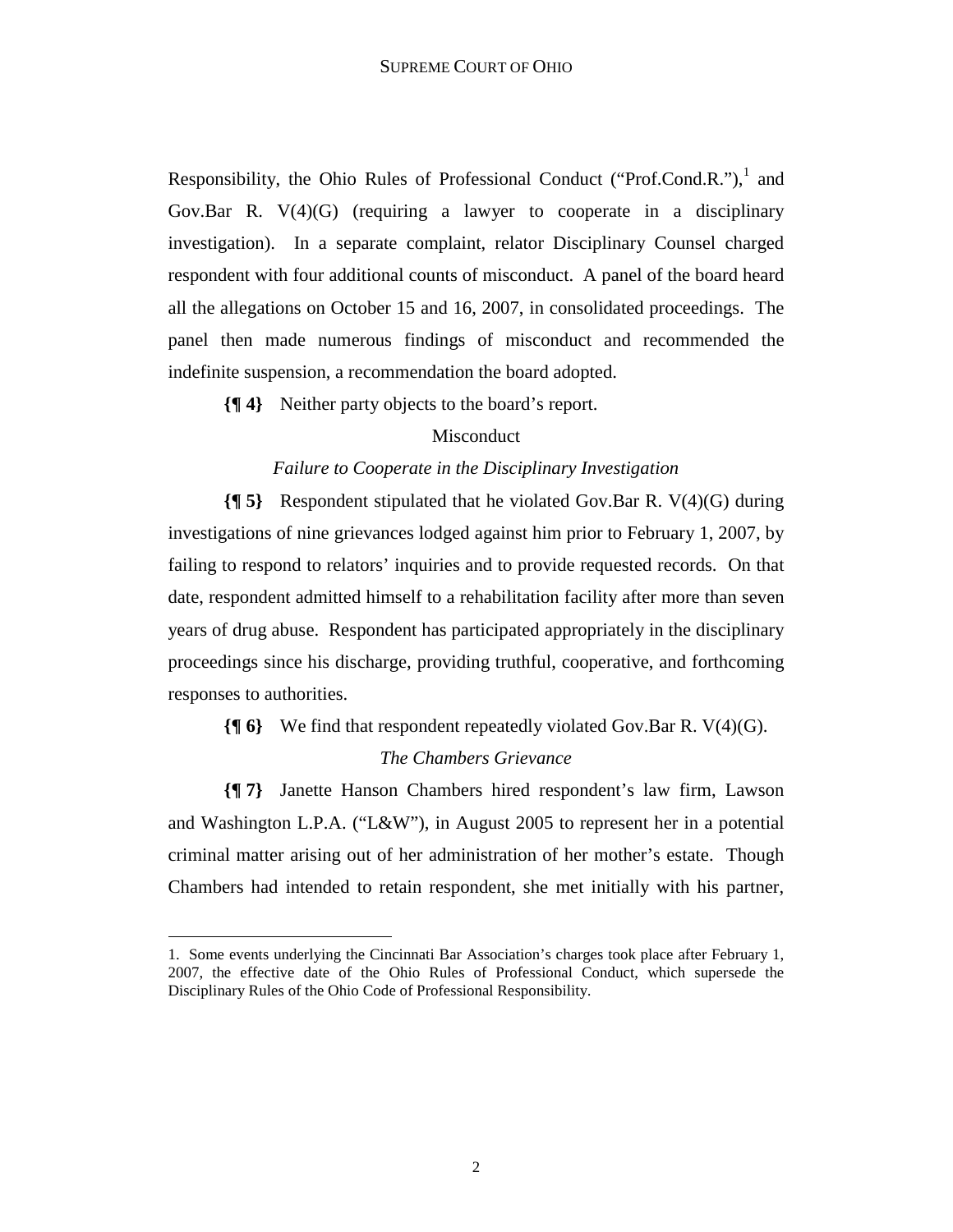David Washington, who took the case on the firm's behalf. Chambers understood that respondent would be working in conjunction with Washington on her case.

**{¶ 8}** Chambers advanced the firm \$10,000, expecting to be charged against that amount at \$175 per hour. L&W did not place these unearned funds in an interest-bearing client trust account as required, depositing the money instead into the firm's office operating account. Respondent admits that he immediately received his share of the \$10,000 in fees.

**{¶ 9}** Except for three consultations, L&W did nothing for Chambers's \$10,000. Chambers had to appear in court without her lawyers, and the dispute eventually ended with Chambers losing her inheritance. She tried to discharge L&W in December 2005, only to learn that the firm had dissolved. Chambers asked respondent to account for her funds and refund unearned fees, but respondent has never replied.

**{¶ 10}** Respondent testified that he did not realize his former law firm's debt to Chambers until her demand for a refund. He admitted owing the debt and that he had repaid nothing. He also admitted that he committed the misconduct charged against him with respect to this client.

**{¶ 11}** Respondent did not represent Chambers in accordance with the duties set forth in DR 9-102(A) (requiring a lawyer to maintain client funds in a separate identifiable bank account), 9-102(B)(4) (requiring a lawyer to deliver funds in the lawyer's possession to which the client is entitled), and  $9-102(E)(1)$ (requiring lawyers to maintain clients' funds in interest-bearing client trust accounts in accordance with statutory requirements). We find him in violation of these rules.

## *The Collins Grievance*

**{¶ 12}** Joseph Collins hired respondent in February 2006 to defend him against a charge of menacing, paying respondent \$750. Some confusion as to the date of an arraignment ensued, and neither Collins nor respondent appeared on the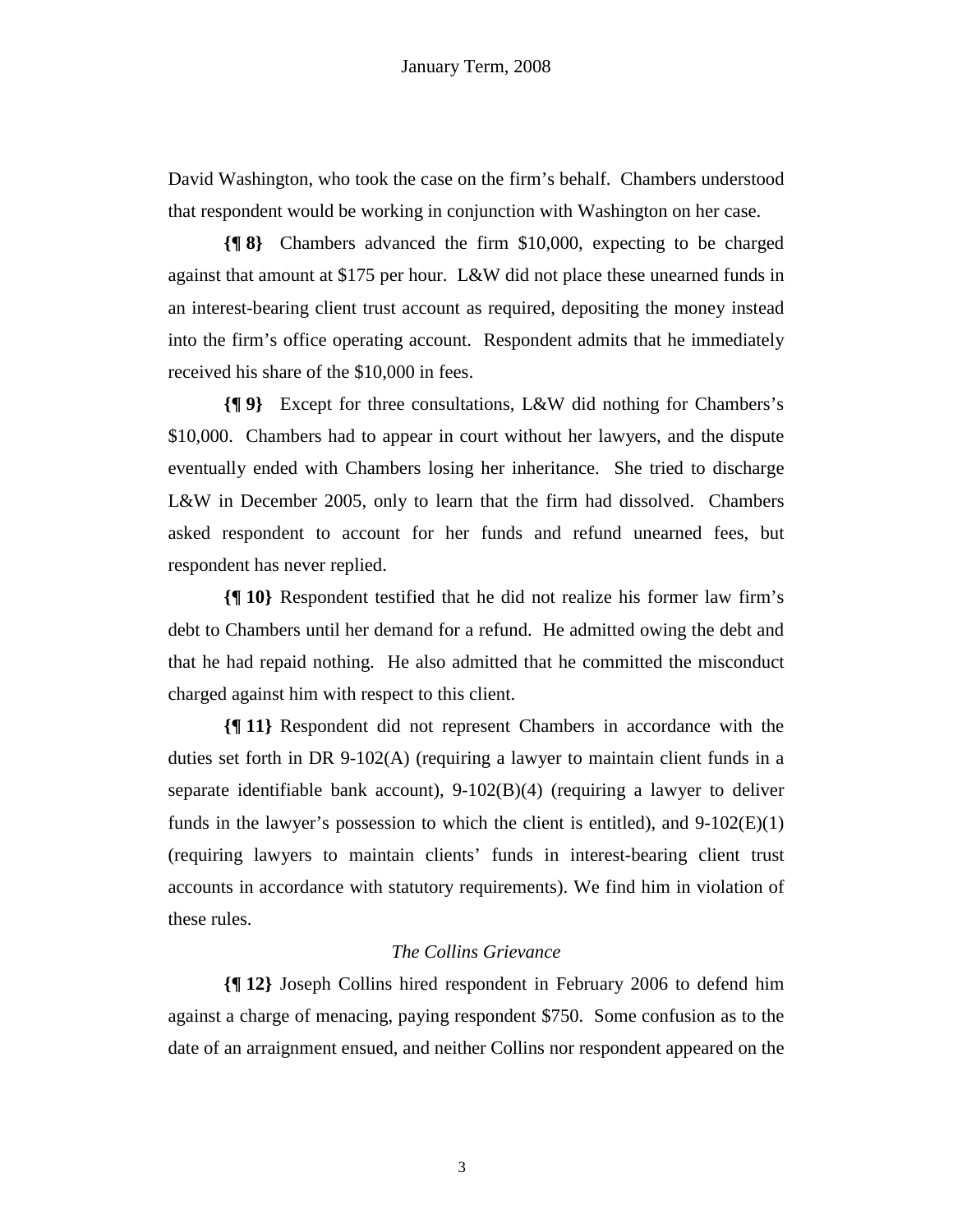scheduled court date. The court issued a warrant for Collins's arrest, but respondent's associate had the proceeding rescheduled, and respondent managed to prevent the client's arrest. Respondent failed to appear with Collins on the new arraignment date.

**{¶ 13}** Collins discharged respondent, attempted to represent himself, and was convicted of disorderly conduct. Collins sued respondent for the \$750 fee he had paid in small claims court, and respondent has sought a jury trial. Respondent has not returned any of the fee.

**{¶ 14}** By missing the court date, abandoning his client's defense, and keeping unearned fees, respondent did not represent Collins in accordance with the duties set forth in DR 6-101(A)(2) (prohibiting a lawyer from providing representation without adequate preparation),  $6-101(A)(3)$  (prohibiting a lawyer from neglecting an entrusted legal matter),  $7-101(A)(2)$  (prohibiting a lawyer from intentionally failing to carry out a contract of employment),  $7-101(A)(3)$ (prohibiting a lawyer from intentionally prejudicing or damaging a client during their professional relationship), and  $9-102(B)(4)$ . We therefore find him in violation of these rules.

## *The William Richardson Grievance*

**{¶ 15}** William Richardson hired respondent in late 2003 to file a defamation suit on his behalf, paying \$1,500 in fees. Respondent's associates researched the claim, determined that it was not viable, and advised his client. Respondent offered to return \$500 of Richardson's money or to pursue other claims that he considered more feasible, but Richardson wanted to pursue the defamation claim. Respondent did nothing more in the case but did not return any part of his fee.

**{¶ 16}** Respondent stipulated that he did not represent this client in accordance with the duties set forth in DR  $6-101(A)(1)$  (prohibiting a lawyer from knowingly attempting to provide representation that the lawyer is not competent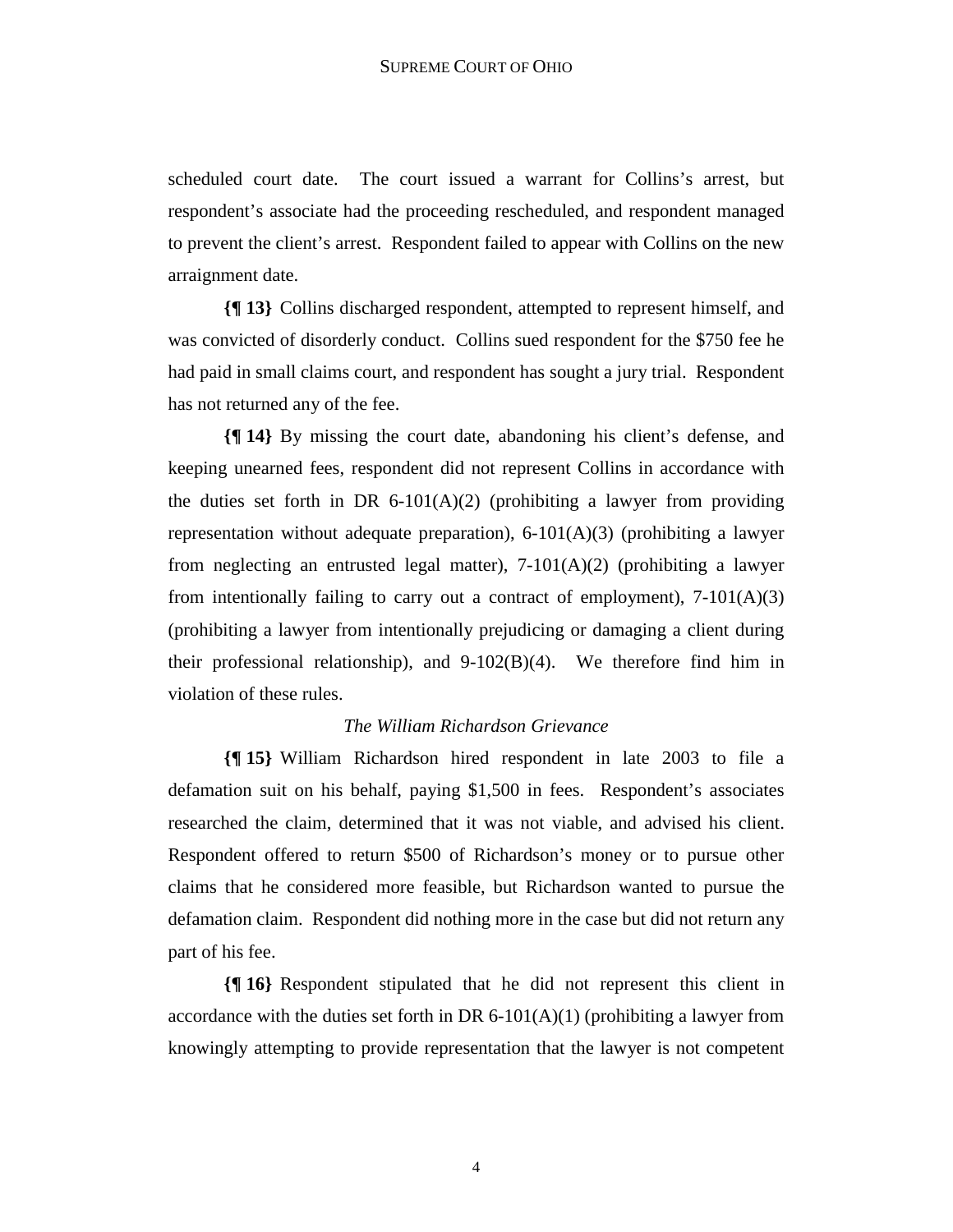to handle),  $6-101(A)(2)$ ,  $6-101(A)(3)$ ,  $7-101(A)(2)$ , and  $9-102(B)(4)$ . We find him in violation of these rules.

## *The Antwan Richardson Grievance*

**{¶ 17}** In May 2004, respondent represented Antwan Richardson in federal district court at his sentencing on a drug-trafficking conviction. The court denied respondent's motion to withdraw Richardson's guilty plea, and respondent filed an appeal. On appeal, respondent failed to comply with a briefing schedule, even after he received three extensions over two months. In February 2005, the appellate court dismissed Richardson's appeal for failure to prosecute.

**{¶ 18}** Respondent then moved for resentencing in the trial court, asserting various constitutional arguments. Because no one had raised these arguments at the original sentencing proceeding or on direct appeal, the court denied the motion. Respondent informed Richardson that he was filing the motion for resentencing but said nothing about the reason the appeal had been dismissed.

**{¶ 19}** Respondent stipulated that he did not represent this client in accordance with the duties set forth in DR  $6-101(A)(2)$ ,  $6-101(A)(3)$ , and 7-101(A)(2). We find him in violation of these rules. Because respondent's failure to file a brief despite ample opportunity caused the dismissal of his client's appeal, we also find him in violation of DR 7- $10I(A)(3)$ .

# *The Harris Grievance*

**{¶ 20}** In 2003, Ronald and Paulette Harris paid respondent \$1,400 to represent them in various legal actions, including a civil rights action. Respondent filed the civil rights claim in June 2004 but then took no action in the case for over one year. When the defendant moved for summary judgment, respondent failed to file any response.

**{¶ 21}** Upon respondent's request, the court granted an extension, allowing him nearly one month more to oppose summary judgment. Respondent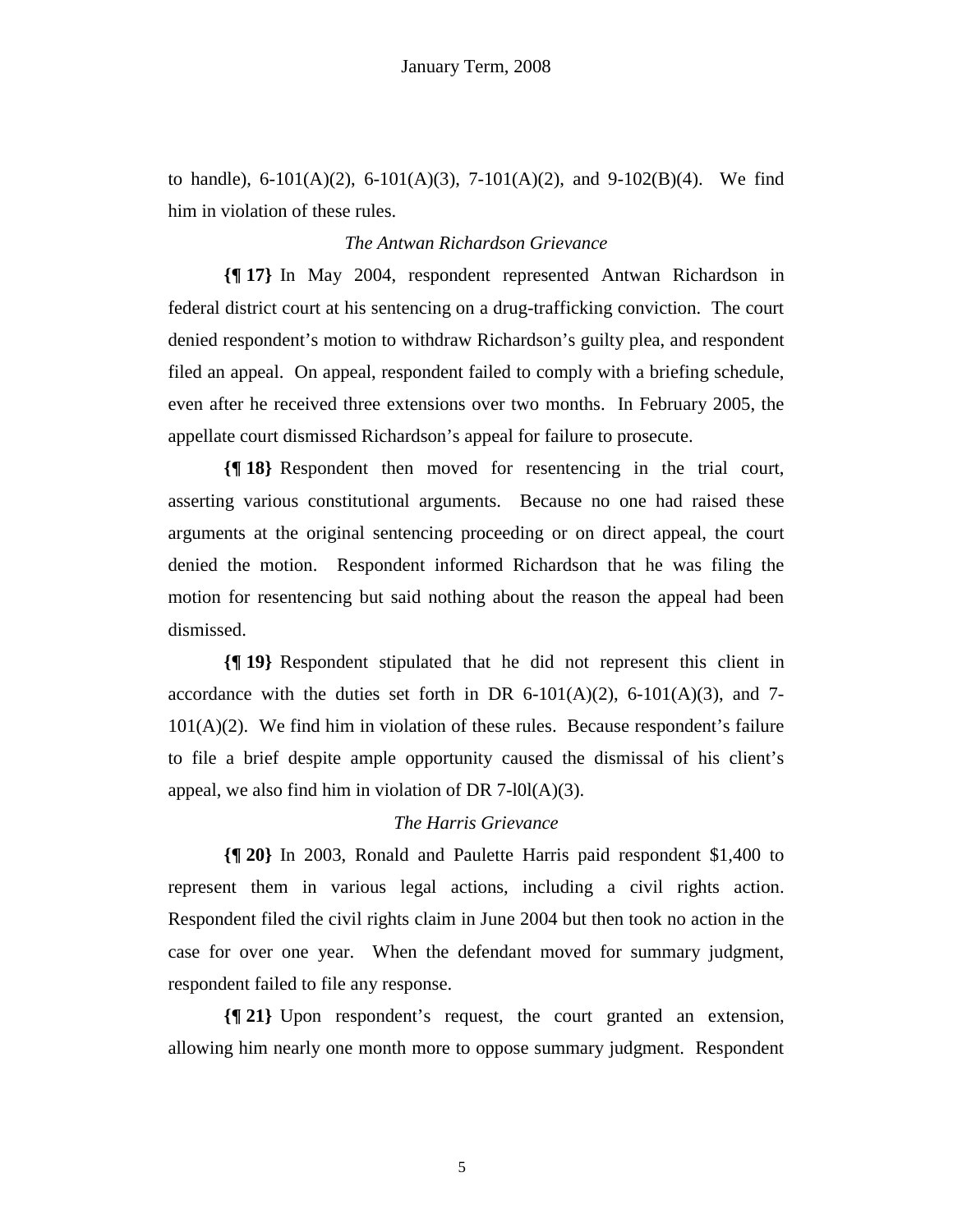again missed his deadline, and the court granted summary judgment against his clients. Respondent failed to tell his clients about the defendant's motion until after the court's ruling.

**{¶ 22}** Respondent stipulated that he did not represent the Harrises in accordance with the duties set forth in DR 6-101(A)(1), 6-101(A)(2), 6-101(A)(3), and  $7-101(A)(2)$ . We find him in violation of these rules. Because respondent's failure to oppose the motion for summary judgment caused judgment to be entered against his clients, we also find him in violation of DR  $7-101(A)(3)$ .

## *The Onwuzuruigo Grievance*

**{¶ 23}** Nelson Onwuzuruigo paid respondent \$1,500 in April 2005 to prosecute an appeal from a criminal conviction in municipal court. The court of appeals dismissed the case when respondent failed to file his brief on time. Respondent managed to have the appeal reinstated, but again failed to file a brief, even after the court issued an order to show cause why the case should not be dismissed.

**{¶ 24}** In the meantime, Onwuzuruigo tried many times to contact respondent about the status of his case without success. Respondent failed to communicate with the client, return unearned fees, or account for his client's money.

**{¶ 25}** Respondent stipulated that he did not represent Onwuzuruigo in accordance with the duties set forth in DR  $6-101(A)(1)$ ,  $6-101(A)(2)$ ,  $6-101(A)(2)$  $101(A)(3)$ ,  $7-101(A)(2)$ , and  $9-102(B)(4)$ . He admitted during the panel hearing that he had also violated  $7-101(A)(3)$ . We find him in violation of these rules.

## *The Leahr Grievance*

**{¶ 26}** Michelle Leahr retained respondent in December 2003 to file a wrongful-death action, agreeing to pay him a contingent fee upon recovery. No one filed the lawsuit or responded to Leahr's telephone calls about the case.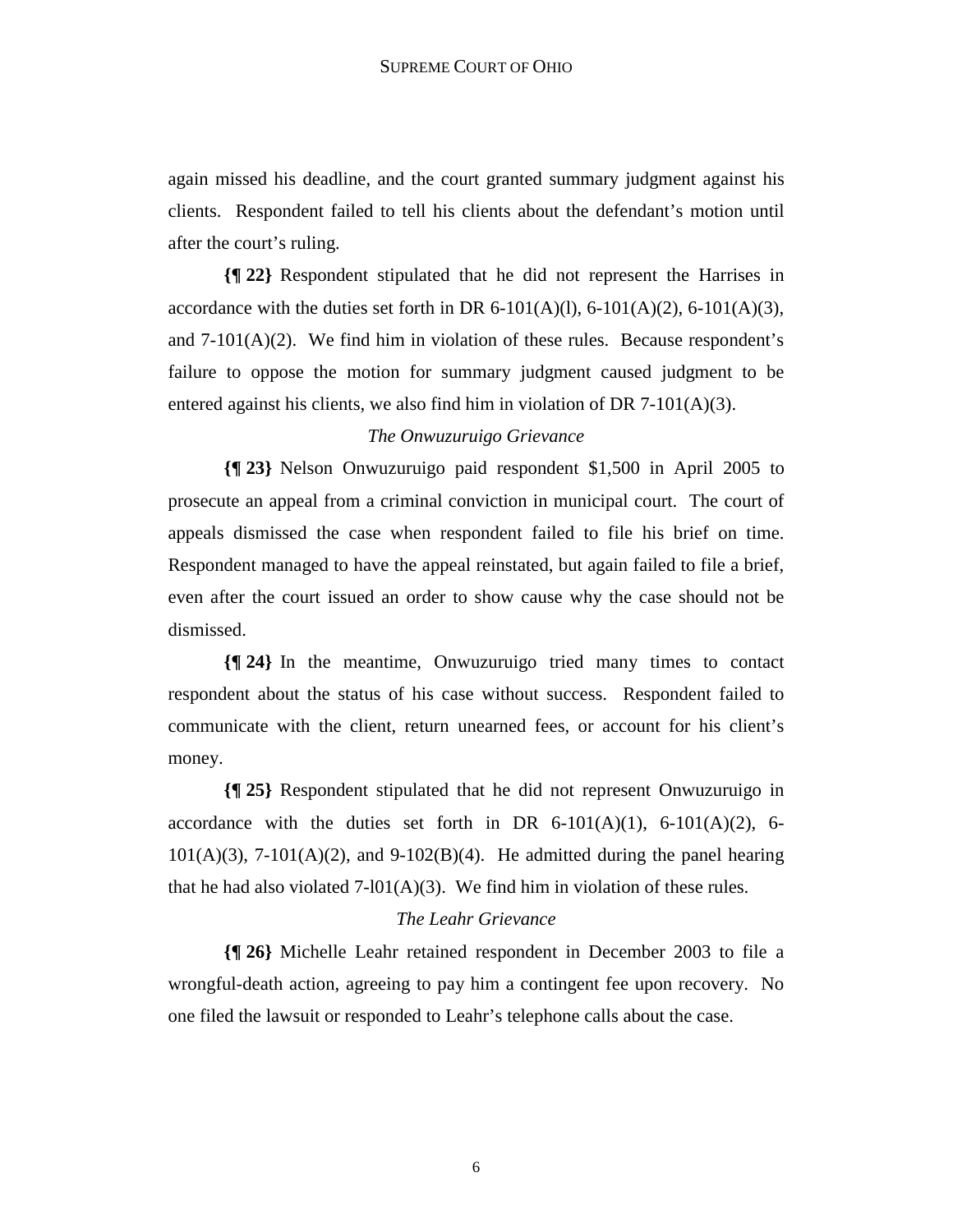**{¶ 27}** Finally, in mid-May 2005, Leahr sent a letter discharging respondent and requesting the return of her case file. Just days later, she received a letter in which respondent's associate refused to return the file unless Leahr paid an unspecified amount of legal fees. The letter also threatened legal action if Leahr did not pay.

**{¶ 28}** As of the date of the panel hearing, Leahr had paid respondent nothing, and he had not returned her file. The statute of limitations for Leahr's wrongful-death action had elapsed by that time, precluding her from pursuing damages for her loss.

**{¶ 29}** Respondent stipulated that he did not represent Leahr in accordance with the duties set forth in DR 2-110(A)(2) (precluding a lawyer's improper withdrawal from employment),  $6-101(A)(1)$ ,  $6-101(A)(2)$ ,  $6-101(A)(3)$ ,  $7-101(A)(2)$ , and  $9-102(B)(4)$ . Agreeing that his associate had tried to convert the contingent fee into an hourly fee, he also admitted during the panel hearing to a violation of DR 2-106(B) (precluding a lawyer from charging a clearly excessive fee). We find him in violation of these rules. Moreover, because respondent kept his client's file until it was too late to file her claim, we find a violation of DR 7-  $101(A)(3)$ .

## *The Hammond Grievance*

**{¶ 30}** Charles Hammond paid respondent \$1,000 in October 2005 to appeal his son's conviction. Respondent filed the notice of appeal; however, he did nothing more in the case, and in March 2006, the court of appeals dismissed it. Respondent failed to advise his client or the client's father of the dismissal and did not account for any of Hammond's money.

**{¶ 31}** Respondent stipulated or does not dispute that he failed to represent Hammond's son in accordance with the duties set forth in DR 6- 101(A)(2), 6-101(A)(3), 7-101(A)(2), 7-101(A)(3), 9-102(B)(3) (requiring a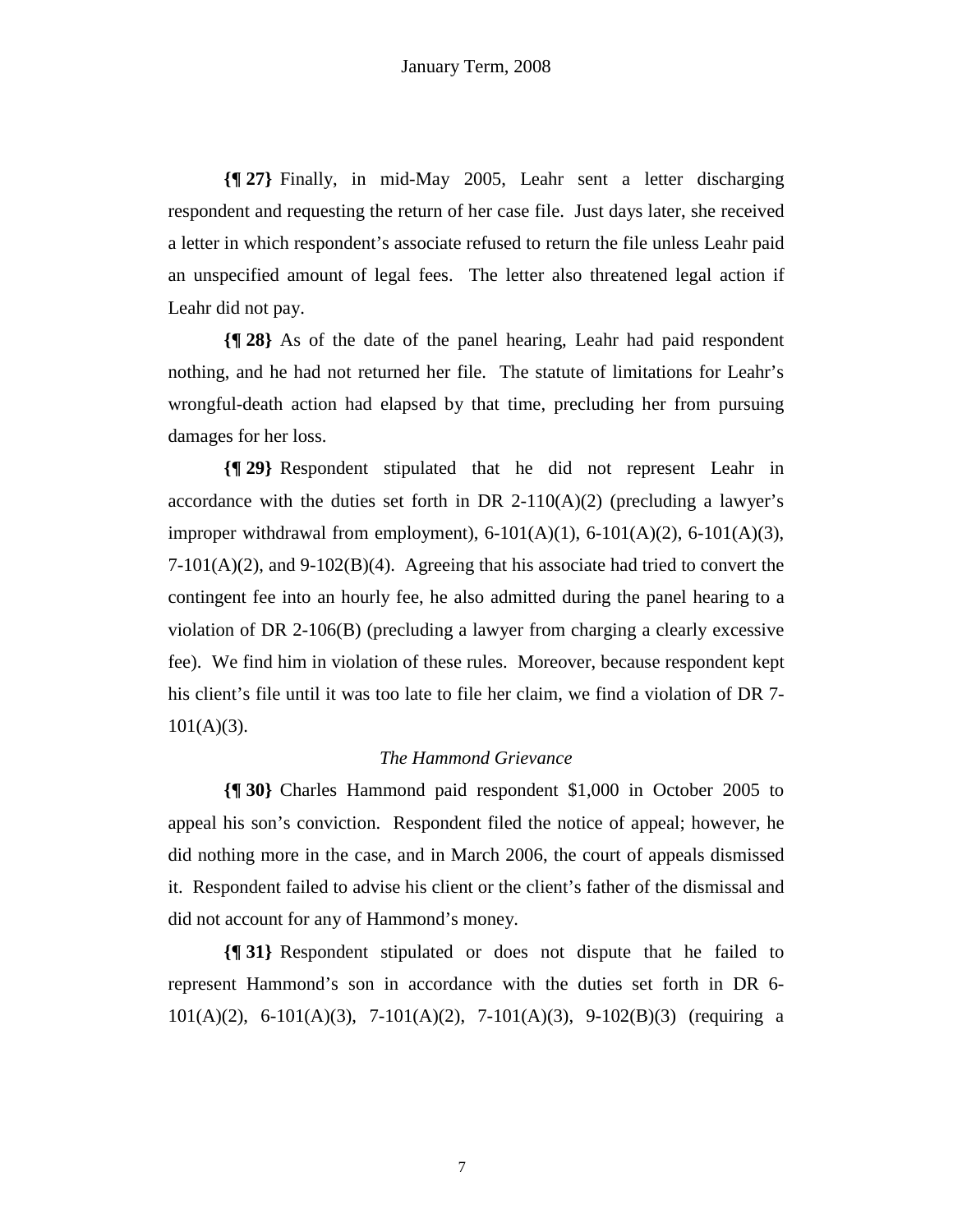lawyer to maintain complete records and account for clients' property in lawyer's possession), and 9-102(B)(4). We find him in violation of these rules.

## *The Love Grievance*

**{¶ 32}** Lynette Love hired respondent in September 2006 to represent her in a dispute with a former employer, paying a \$500 fee. Respondent did not do the work he promised, and Love had to try to resolve the dispute on her own. As of the hearing date, respondent had neither accounted to Love for her money nor refunded any unearned fees.

**{¶ 33}** Respondent stipulated or does not dispute that he failed to represent Love in accordance with the duties set forth in DR  $6-10I(A)(2)$ , 6-101(A)(3), 7-101(A)(2), 7-101(A)(3), 9-102(B)(3), and 9-102(B)(4). We find respondent in violation of these rules.

## *The Jones Grievance*

**{¶ 34}** William and Dorothy Jones hired respondent in November 2006 to counsel them on the viability of an action to obtain their son's early release from prison. The couple paid respondent \$750 and two weeks later began inquiring about the status of their son's case. The couple called respondent at least ten times but were never able to speak with him. They scheduled two appointments, but both were canceled.

**{¶ 35}** In January 2007, the Joneses sent respondent a letter discharging him. The couple also requested the return of their file and a refund. As of the panel hearing, respondent had neither returned the Joneses' file nor repaid any unearned fees.

**{¶ 36}** Respondent stipulated or does not dispute that he failed to represent the Joneses in accordance with the duties set forth in DR  $6-101(A)(2)$ , 6-101(A)(3), 7-101(A)(2), 7-101(A)(3), 9-102(B)(3), and 9-102(B)(4). We find him in violation of these rules.

*Client Trust-Account Improprieties*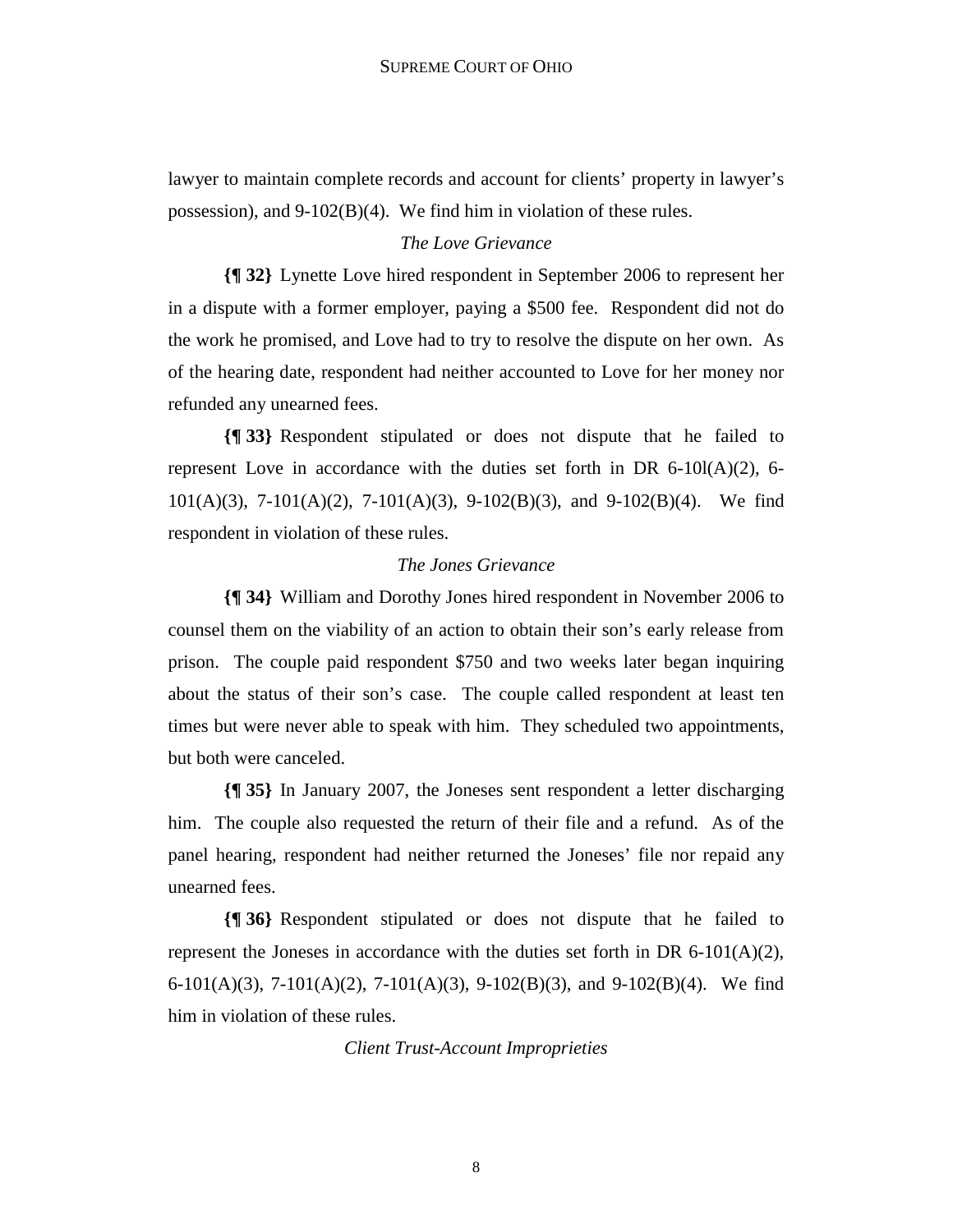**{¶ 37}** In February 2007, respondent's assistant drew a check for \$1,230 from his client trust account to pay rent for the firm's office space. In addition to this improper withdrawal of funds held in trust, the bank's return of the check for insufficient funds signaled other improper withdrawals. Respondent was in treatment for his addiction by this time, but he had been misusing funds in his client trust account, authorizing employees to pay office expenses from that account.

**{¶ 38}** Prof.Cond.R. 1.15(a) requires a lawyer to "hold property of clients or third persons that is in a lawyer's possession in connection with a representation separate from the lawyer's own property \* \* \* in a separate interest-bearing account in a financial institution." By using entrusted client funds for purposes other than the client's representation, respondent did not maintain his client trust account in accordance with this rule. We therefore find him in violation of Prof.Cond.R. 1.15(a).

**{¶ 39}** With respect to nonlawyer assistants, Prof.Cond.R. 5.3(a) requires a lawyer who individually possesses managerial authority over the assistant to "make *reasonable* efforts to ensure that the *firm* \* \* \* has in effect measures giving *reasonable* assurance that the person's conduct is compatible with the professional obligations of the lawyer." Section (b) of the rule requires a lawyer having direct supervisory authority over the assistant to "make *reasonable* efforts to ensure that the person's conduct is compatible with professional obligations of the lawyer." "Reasonable" denotes the conduct of a "reasonably prudent and competent lawyer." Prof.Cond.R. 1.0(i).

**{¶ 40}** Violations of Prof.Cond.R. 5.3(a) and (b) occur when (1) a lawyer orders an assistant to perform an act incompatible with professional obligations or knowingly ratifies such conduct, or (2) a lawyer having managerial or supervisory authority knows of conduct that is incompatible with professional obligations and could, but fails to, take reasonable remedial action. "Knowingly" or "knows"

9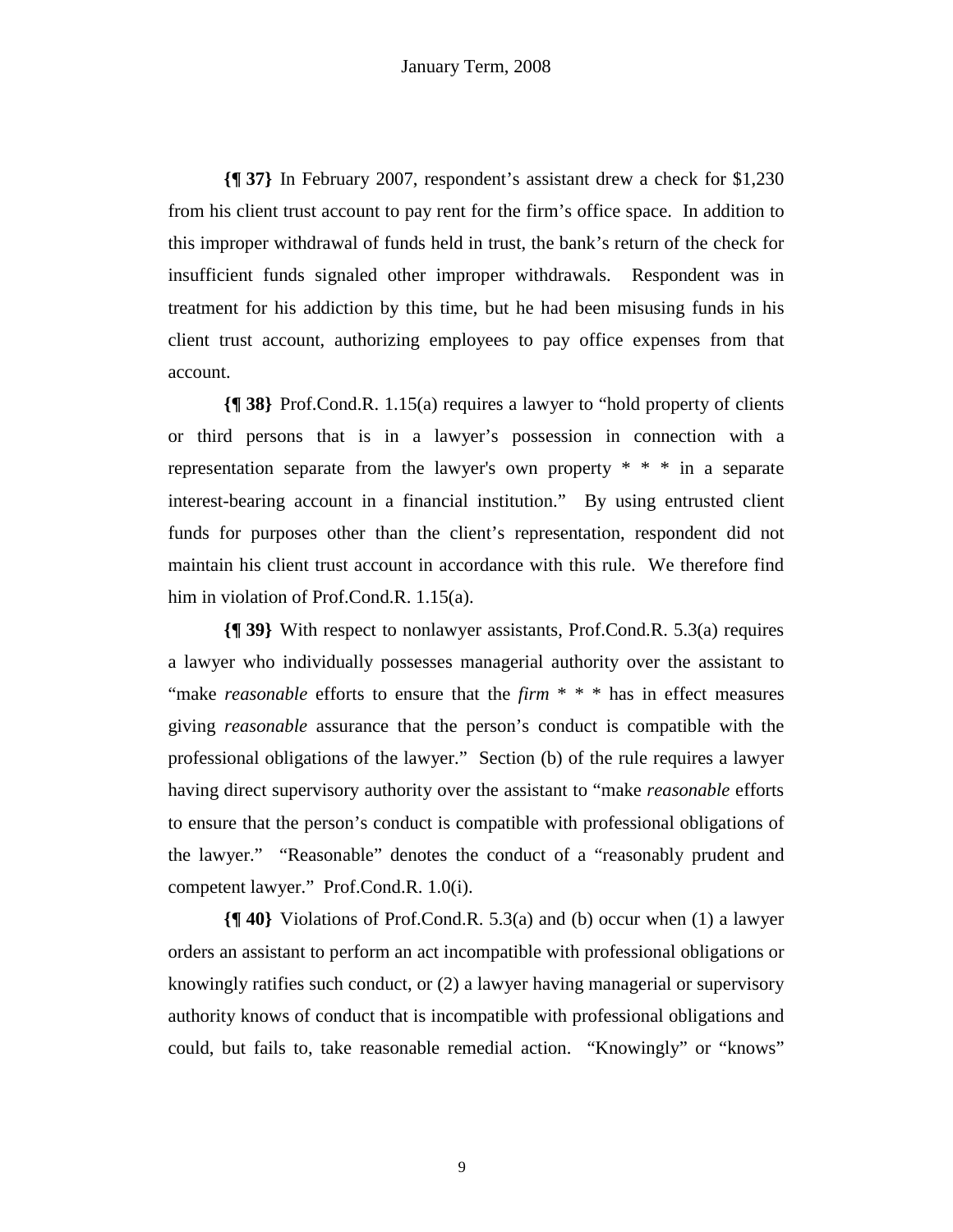denotes "actual knowledge of the fact in question" and "may be inferred from circumstances." Prof.Cond.R. 1.0(g).

**{¶ 41}** Respondent allowed his employee to misuse funds in his client trust account, conduct that is incompatible with a lawyer's professional obligation to protect client property. He does not dispute that he acted knowingly, nor does he suggest that his actions were those of a reasonably prudent and competent lawyer. We therefore find him in violation of Prof.Cond.R. 5.3(a) and (b).

# *The Hickey Grievance*

**{¶ 42}** In December 2004, respondent agreed to file a civil rights suit for James Hickey in federal district court, accepting a \$3,500 fee. He filed the suit in February 2005. In mid-April 2006, respondent moved for a voluntary dismissal after the court threatened dismissal for his failure to comply with outstanding discovery requests.

**{¶ 43}** Shortly thereafter, the district court dismissed Hickey's claim for failure to comply with the discovery order. Though the dismissal was without prejudice, the court ordered as a condition of refiling that Hickey pay the defendant's costs. Respondent told his client that he had dismissed the case but did not mention the reason for the dismissal or the sanction that the court imposed.

**{¶ 44}** Respondent refiled Hickey's civil rights suit in December 2006 but failed to perfect service on defendants. On April 23, 2007, the district court gave respondent until May 18, 2007, to obtain service. Our interim suspension order took effect three days before this deadline, requiring respondent to withdraw from Hickey's case and seek successor counsel. Respondent never accounted to Hickey for the \$3,500 fee.

**{¶ 45}** Respondent stipulated or does not dispute that he failed to represent Hickey during 2005 and 2006 in accordance with the standards set forth in DR  $1-102(A)(4)$  (prohibiting a lawyer from engaging in conduct involving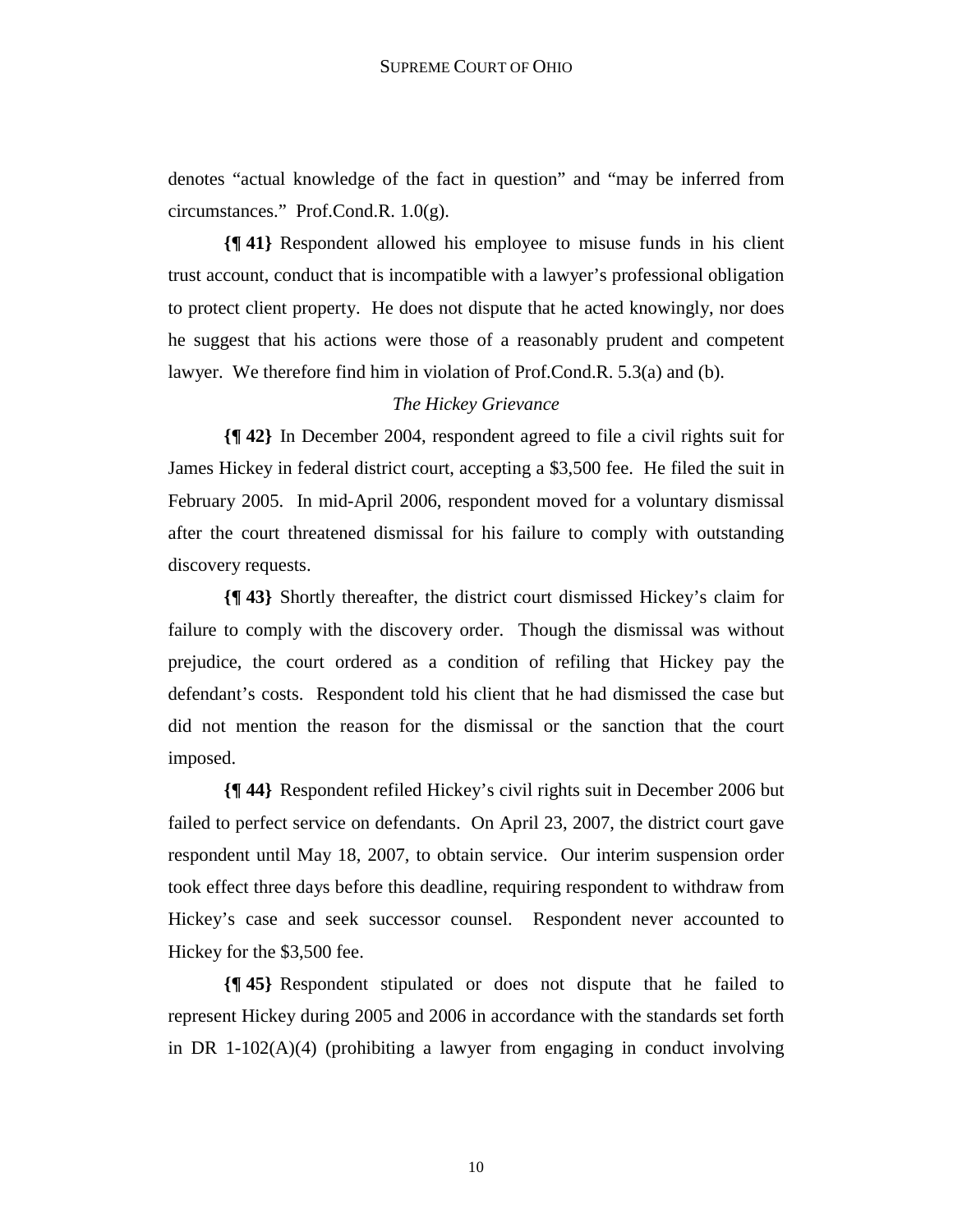fraud, dishonesty, deceit, or misrepresentation)  $6-101(A)(1)$ ,  $6-101(A)(2)$ ,  $6-$ 101(A)(3), 7-101(A)(2), 7-101(A)(3), and 9-102(B)(3). We find him in violation these rules.

**{¶ 46}** Prof.Cond.R. 1.1 requires a lawyer to "provide competent representation to a client." "Competent representation" under the rule requires "the legal knowledge, skill, thoroughness, and preparation *reasonably* necessary for the representation." Prof.Cond.R. 1.3 requires a lawyer to act with "reasonable diligence and promptness in representing a client."

**{¶ 47}** A reasonably prudent and competent lawyer does not ignore a failed attempt to serve a complaint and summons for over four months. Nor does such a lawyer delay several more weeks after a court order directing him to perfect service. Finally, a reasonably prudent and competent lawyer conscientiously accounts for client funds and, at the end of the representation, retains only fees owed for his or her services.

**{¶ 48}** Respondent conceded at the panel hearing that his failure to obtain service of process during the first half of 2007 and to account for and refund any unearned fees violated Prof.Cond.R. 1.1 and 1.3. We find respondent in violation of these rules.

## *The Montgomery Grievance*

**{¶ 49}** Jodie Montgomery paid respondent \$3,000 in November 2006 to represent her son after his arrest. Respondent did some work in the case during 2007 but not enough to justify his fee. Later, after our interim suspension, respondent failed to give up the Montgomery case file. Though he produced the file after Montgomery filed a grievance, he never accounted for her money or refunded unearned fees.

**{¶ 50}** Respondent stipulated or does not dispute that he failed to represent Montgomery's son in accordance with the duties set forth in DR 6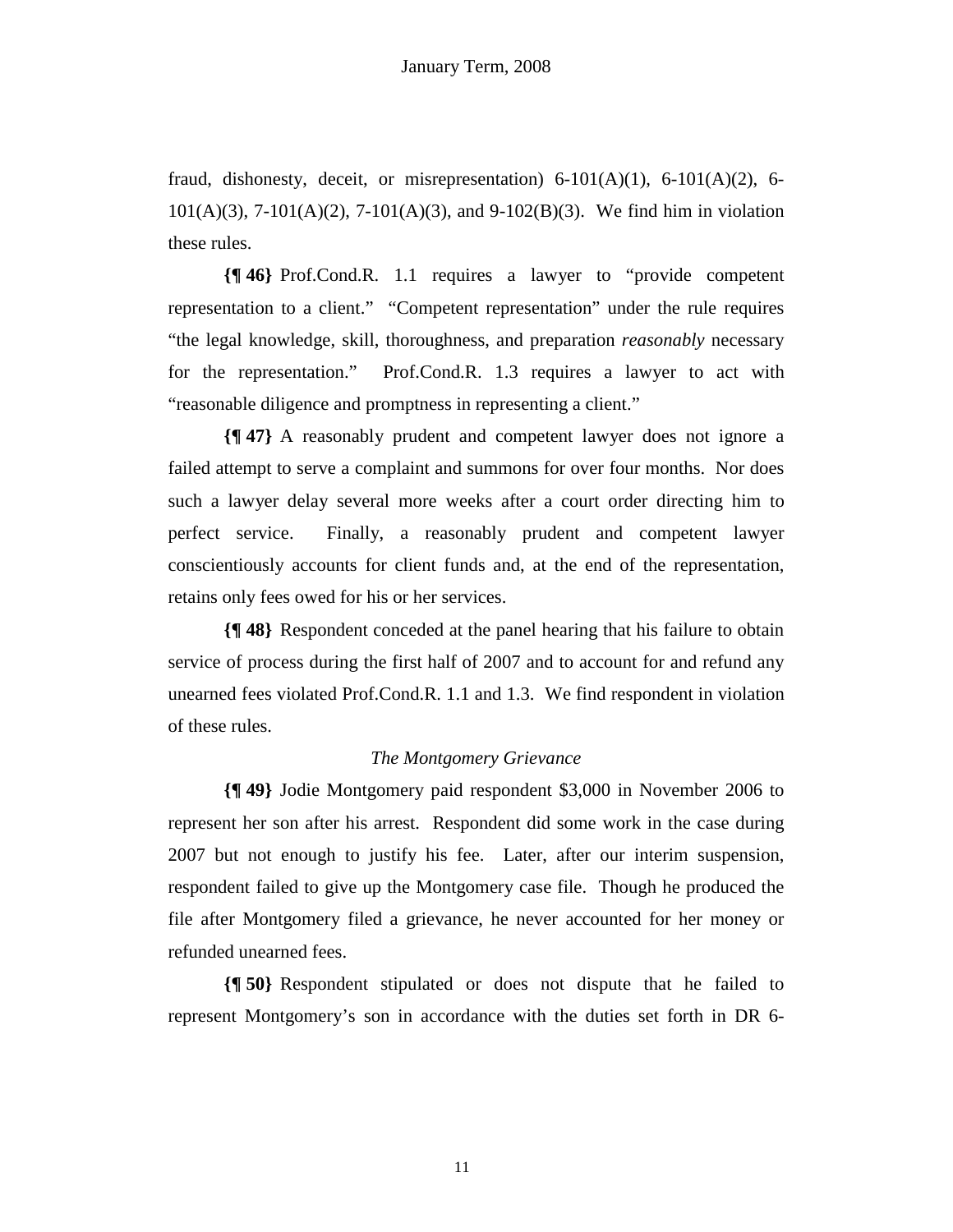101(A)(2), 6-101(A)(3), 7-101(A)(2), 7-101(A)(3), 9-102(B)(3), and 9-102(B)(4). We therefore find him in violation of these rules.

**{¶ 51}** Except in situations not relevant here, Prof.Cond.R. 1.15(d) requires a lawyer to "promptly deliver to the client \* \* \* any funds or other property that the client  $* * *$  is entitled to receive." Upon request, the lawyer is also required to "promptly render a full accounting regarding such funds or property." Id. Because respondent does not dispute that Montgomery asked for her file during 2007 or that he did not produce it promptly, we find him in violation of this rule.

**{¶ 52}** Prof.Cond.R. 1.16(d) requires a lawyer to "take steps, to the extent reasonably practicable, to protect the client's interest" upon termination of the representation. These steps include "delivering to the client all papers and property to which the client is entitled." We find respondent in violation of this rule because he withdrew from Montgomery's case without contemporaneously locating or returning her file.

**{¶ 53}** Except in a situation not relevant here, Prof.Cond.R. 1.16(e) requires a lawyer who withdraws from employment to "refund promptly any part of a fee paid in advance that has not been earned." We find respondent in violation of this rule because he failed to repay Montgomery the unearned portion of her \$3,000 after his 2007 withdrawal.

## *The Moore Grievance*

**{¶ 54}** Clarence Moore hired respondent in January 2007 to defend him in a criminal case. Moore paid respondent \$2,000 of a quoted \$4,000 fee at that time, and by April 2007, Moore had paid the \$2,000 balance. Respondent did nothing in Moore's case except file an appearance, move for continuances, and meet twice with a prosecutor. Moreover, respondent had to withdraw from Moore's case because of his interim suspension, but he has been unable to locate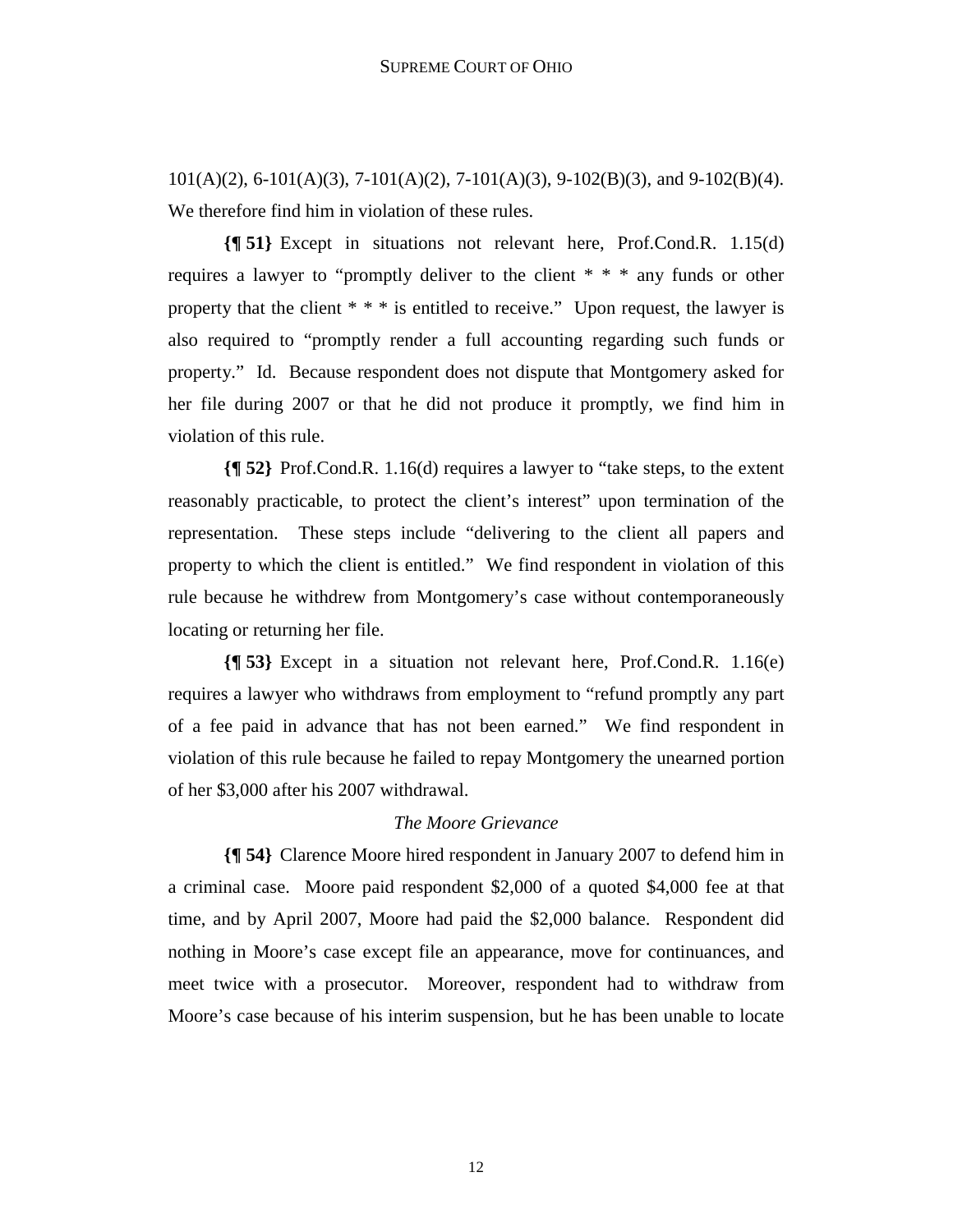and return Moore's case file and has neither accounted for Moore's \$4,000 nor refunded unearned fees.

**{¶ 55}** Respondent did not provide Moore the competent representation required by Prof.Cond.R. 1.1 because he did not conscientiously prepare and thoroughly pursue his client's defense. At the same time, he did not act with reasonable diligence and promptness as required by Prof.Cond.R. 1.3 because he did little for his client for nearly six months. We therefore find respondent in violation of these rules.

**{¶ 56}** Moreover, we find respondent in violation Prof.Cond.R. 1.15(d) because he has been unable to locate Moore's file and has not disputed Moore's 2007 request for it. We also find respondent in violation of Prof.Cond.R. 1.16(d) and (e) because he withdrew from Moore's case without providing Moore's new attorney the case file or promptly refunding unearned portions of Moore's \$4,000 fee.

## *Misappropriation of Clients' Settlement Proceeds and Related Improprieties*

**{¶ 57}** Respondent won acquittals for six clients charged with criminal offenses after the riots in Cincinnati during 2000. In 2002, he brought civil rights actions on behalf of his clients against the city. The parties ultimately settled their claims for \$21,000 and agreed on how to divide the proceeds, including that respondent would receive a one-third share for his services.

**{¶ 58}** In early July 2005, respondent received separate settlement checks made out to each of the six clients. He endorsed the checks without the clients' knowledge and deposited the funds in his client trust account. The next day, respondent withdrew \$15,787.07, more than twice his fee, from the client trust account and used the money to pay past-due amounts on his personal mortgage. Respondent used the remaining settlement proceeds for purposes unrelated to the interests of his six clients.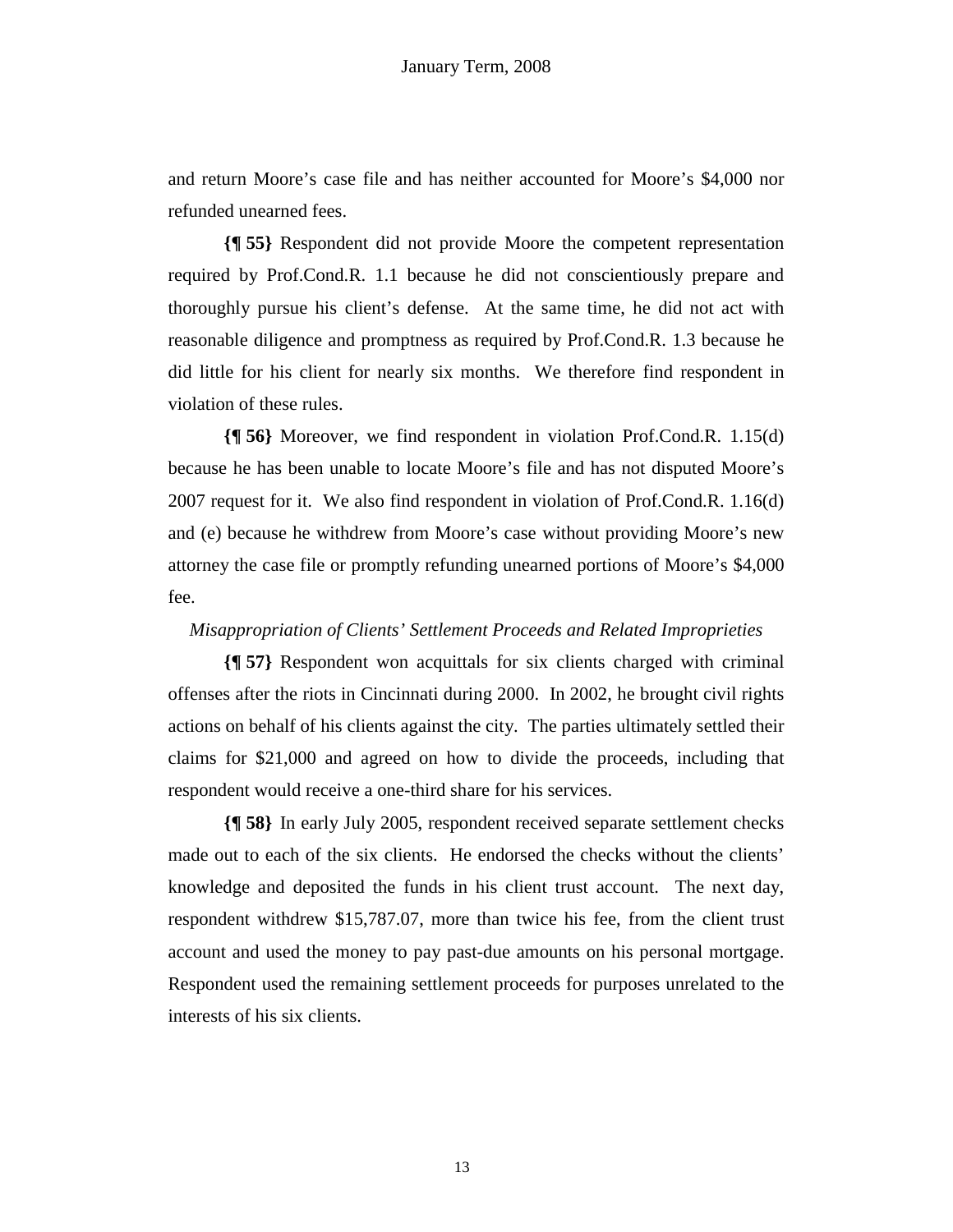**{¶ 59}** When respondent failed to distribute the settlement proceeds, his clients began to inquire about their money. At the end of 2005, respondent sent a letter informing the clients that he was calculating his expenses and would be sending out their share of the settlement on January 15, 2006. Three of the clients filed grievances when they did not receive their checks as promised. As of the panel hearing, respondent had paid only three of the six clients.

**{¶ 60}** Respondent also misled representatives of the Disciplinary Counsel. When asked during a deposition what he had done with the settlement proceeds, respondent falsely testified that he thought he had distributed the money to his clients. Respondent later retracted his statement and confessed that he had misappropriated the funds in question. Respondent also lied during the investigation about his illegal abuse of prescription and other drugs, claiming that manifestations of his addiction were instead symptoms of multiple sclerosis.

**{¶ 61}** Respondent stipulated that he did not represent these clients in accordance with the duties set forth in DR 1-102(A)(6), 9-102(B)(1) (requiring a lawyer to promptly notify a client of the receipt of all funds, securities, and other properties), and  $9-102(B)(3)$ . We find him in violation of these rules. Because respondent misappropriated client funds and then lied about the theft and his illegal drug use to authorities, we also him find in violation of DR  $1-102(A)(3)$  (a lawyer shall not engage in illegal conduct involving moral turpitude),  $1-102(A)(4)$ ,  $l-102(A)(5)$ , and  $9-102(B)(4)$ .

## *Additional Client Trust Account Improprieties*

**{¶ 62}** Since at least 2005, respondent has used his client trust account at PNC Bank for personal expenses and for cash withdrawals and has commingled his personal and client funds. Respondent admitted that he misused his client trust account to avoid creditors, particularly the Internal Revenue Service, to which he owed substantial sums, and to purchase drugs. He also admitted having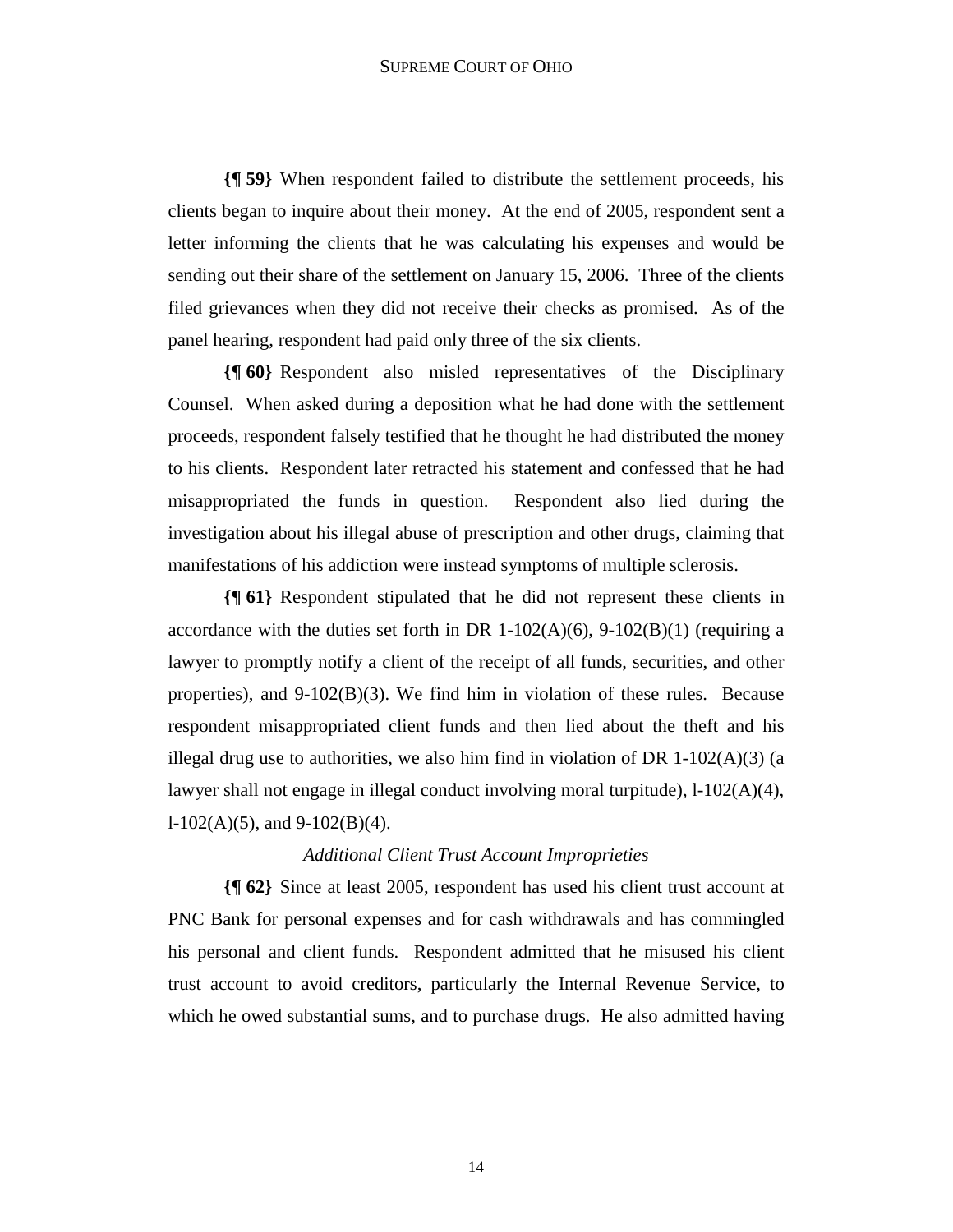lied about these improprieties during the Disciplinary Counsel's investigation, including having attributed overdrafts in his client trust account to employee theft.

**{¶ 63}** Respondent stipulated that he did not manage his client trust account in accordance with the duties in DR  $1-102(A)(6)$ ,  $9-102(A)$ , and  $9-$ 102(B)(3). We find him in violation of these rules. Because respondent lied to authorities about commingling his personal and client funds, we also find him in violation of DR  $1-102(A)(4)$  and  $1-102(A)(5)$ .

#### Sanction

**{¶ 64}** As the panel and board observed, we typically disbar lawyers for misconduct as pervasive and devastating as that in which respondent has engaged. See, e.g., *Cuyahoga Cty. Bar Assn. v. Jurczenko,* 114 Ohio St.3d 229, 2007-Ohio-3675, 871 N.E.2d 564, ¶ 34 (lawyer disbarred for 17 counts of misconduct involving misappropriation of client funds, practicing under a suspended license, commingling personal and client funds, failing to return client case files, and failing to cooperate in the disciplinary investigation); *Cincinnati Bar Assn. v. Selnick* (2001), 94 Ohio St.3d 1, 9, 759 N.E.2d 764 (lawyer disbarred for a systemic pattern of misconduct); and *Columbus Bar Assn. v. James* (1999), 84 Ohio St.3d 379, 704 N.E.2d 241 (same). Indeed, when misconduct permeates a law practice, "disbarment is often the only sanction available for preserving the public confidence in the judicial system." *Disciplinary Counsel v. Golden*, 97 Ohio St.3d 230, 2002-Ohio-5934, 778 N.E.2d 564, ¶ 23, citing *Cleveland Bar Assn. v. Glatki* (2000), 88 Ohio St.3d 381, 726 N.E.2d 993.

**{¶ 65}** To determine the appropriate sanction, however, we factor into our decision the aggravating and mitigating factors of respondent's case. See Section 10 of the Rules and Regulations Governing Procedure on Complaints and Hearings Before the Board of Commissioners on Grievances and Discipline ("BCGD Proc.Reg.").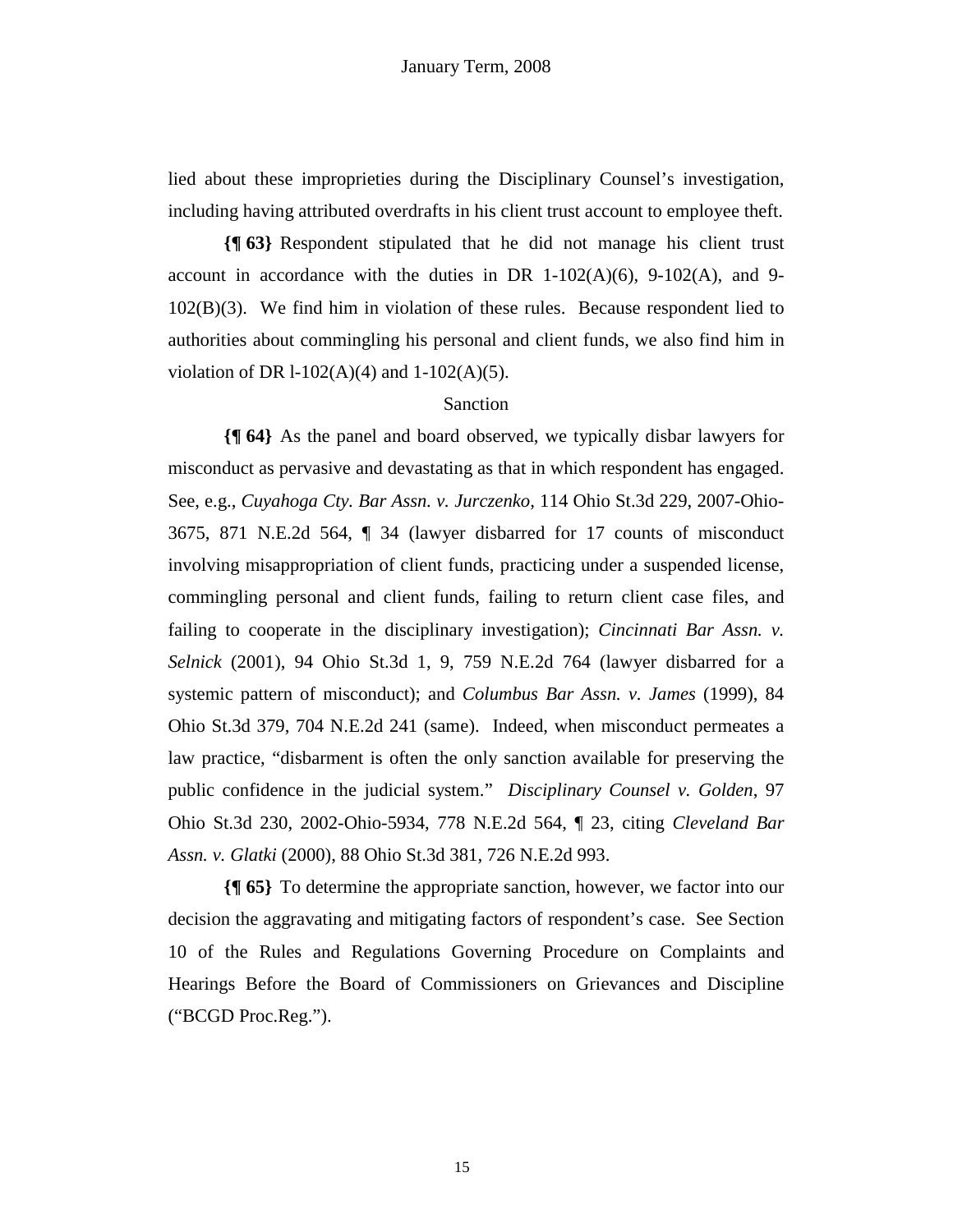**{¶ 66}** The aggravating factors are significant. Respondent acted dishonestly and selfishly in misappropriating his clients' money and neglecting their cases. See BCGD Proc.Reg. 10(B)(1)(b). At the same time, he was obtaining painkilling medication illicitly by obtaining phony prescriptions from his doctor. Respondent's pattern of misconduct and multiple offenses spanned years, jeopardized numerous clients' interests, and cost clients more than \$40,000, which he may never be able to repay. BCGD Proc.Reg.  $10(B)(1)(c)$ , (d), (h), and (i). On top of these misdeeds, respondent lied to investigators, impeding the disciplinary process. BCGD Proc.Reg.  $10(B)(1)(e)$ .

**{¶ 67}** But the mitigating evidence is also significant. Of great weight were the testimonials describing what had once been respondent's thriving practice and the contributions he has made to clients and the community. Many witnesses, including two federal district court judges and a federal magistrate, described respondent as a talented trial attorney committed to an underserved segment of the Cincinnati area, extolling his skill, dedication, and professional largesse. Though a prominent and successful practitioner, respondent had routinely taken criminal cases pro bono to defend basic rights of the accused, as he did for the six clients acquitted after the riots in 2001, or pursuing civil rights actions to end injustices against the underprivileged. And when the city experienced racial unrest, respondent provided invaluable assistance in establishing a collaborative relationship between police and the local African-American leaders. Witnesses insisted that respondent's expertise in and devotion to such causes would be greatly missed if he were never able to practice law again, with his absence leaving a huge void in the legal profession.

**{¶ 68}** Also compelling was evidence showing how respondent's chemical dependence had contributed to cause his misconduct. Respondent's prescription drug use began innocently in 1999, when he needed medication to manage pain from a shoulder injury. He started with the painkillers Percodan and

16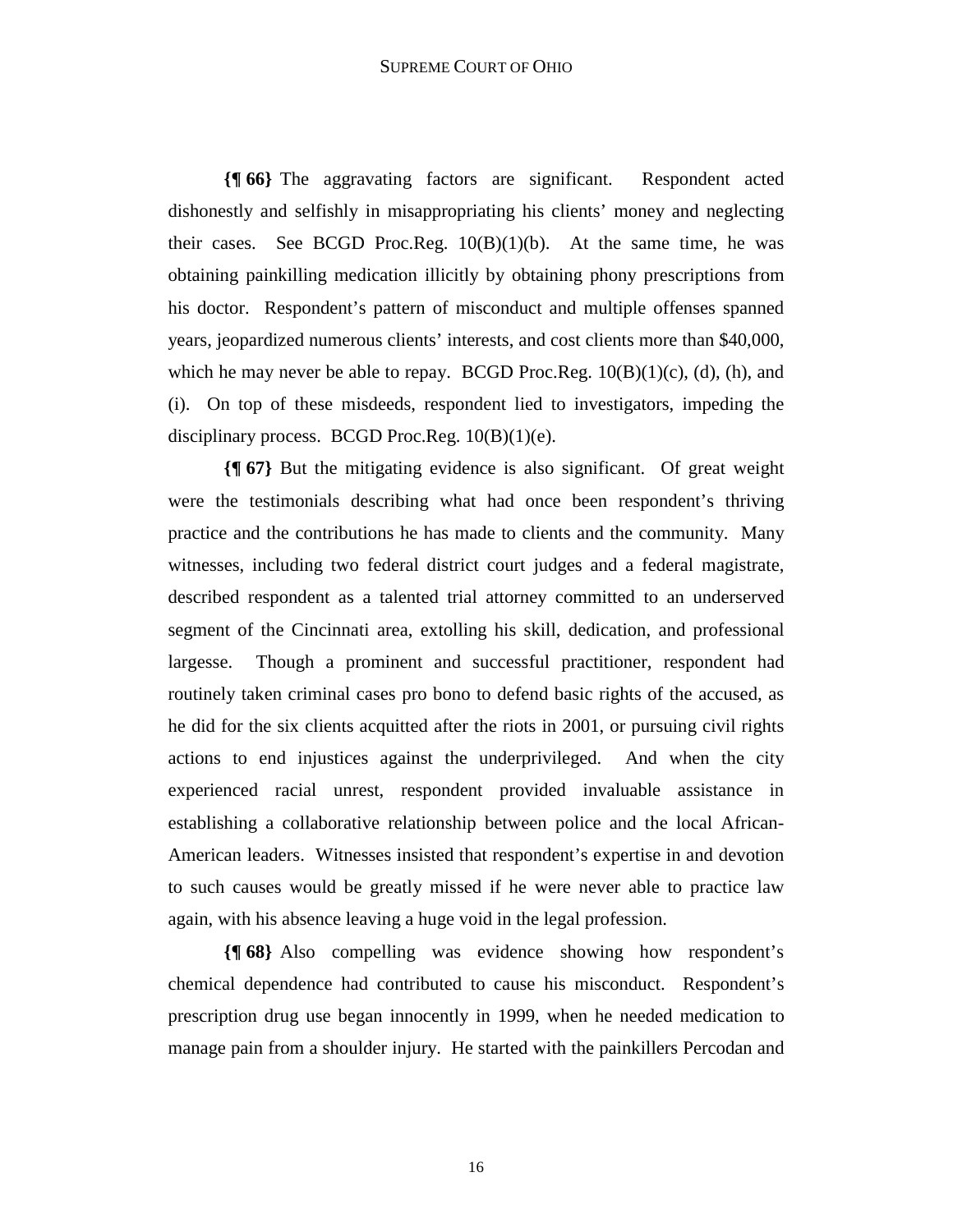Percocet, but as his tolerance increased, he graduated to OxyContin. In time, respondent required approximately 180 pills per day at a cost of approximately \$1,000. He also used at various times cocaine, marijuana, and Valium.

**{¶ 69}** Respondent emotionally recounted how his addiction overshadowed and then destroyed his ability to practice law in accordance with ethical standards. Apologizing for his many misdeeds, respondent admitted that he had been "high" for seven years prior to his February 2007 hospitalization, all the while still trying cases, advising clients, writing briefs, and otherwise attempting to manage his practice. His personal life also suffered. As just one example, respondent confessed that he had been high at the births of his two youngest children and that until his detoxification, those children had never seen him any other way.

**{¶ 70}** Respondent checked into Talbot Hall at the Ohio State University Hospital detoxification unit, where his addiction was confirmed, and he remained there for five days. Upon discharge, he at first commuted between Cincinnati and Columbus three times per week to participate in intensive outpatient treatment. When weather conditions prevented his travel, he enrolled in another intensive outpatient treatment program at Christ Hospital in Cincinnati. He completed that program successfully in August 2007.

**{¶ 71}** Contemporaneous with his medical care, respondent joined Alcoholics Anonymous ("AA") and embraced its "12-Step" program. He attends meetings at least three times a day, seven days a week, and works every day at the AA facility near his home, trying to help other addicts and performing chores as needed. In April 2007, respondent also signed a five-year Ohio Lawyers Assistance Program ("OLAP") contract with which he is in compliance. He has been drug- and alcohol- free since February 1, 2007, and his treatment counselor rated his prognosis for continued sobriety at nine on a scale of ten.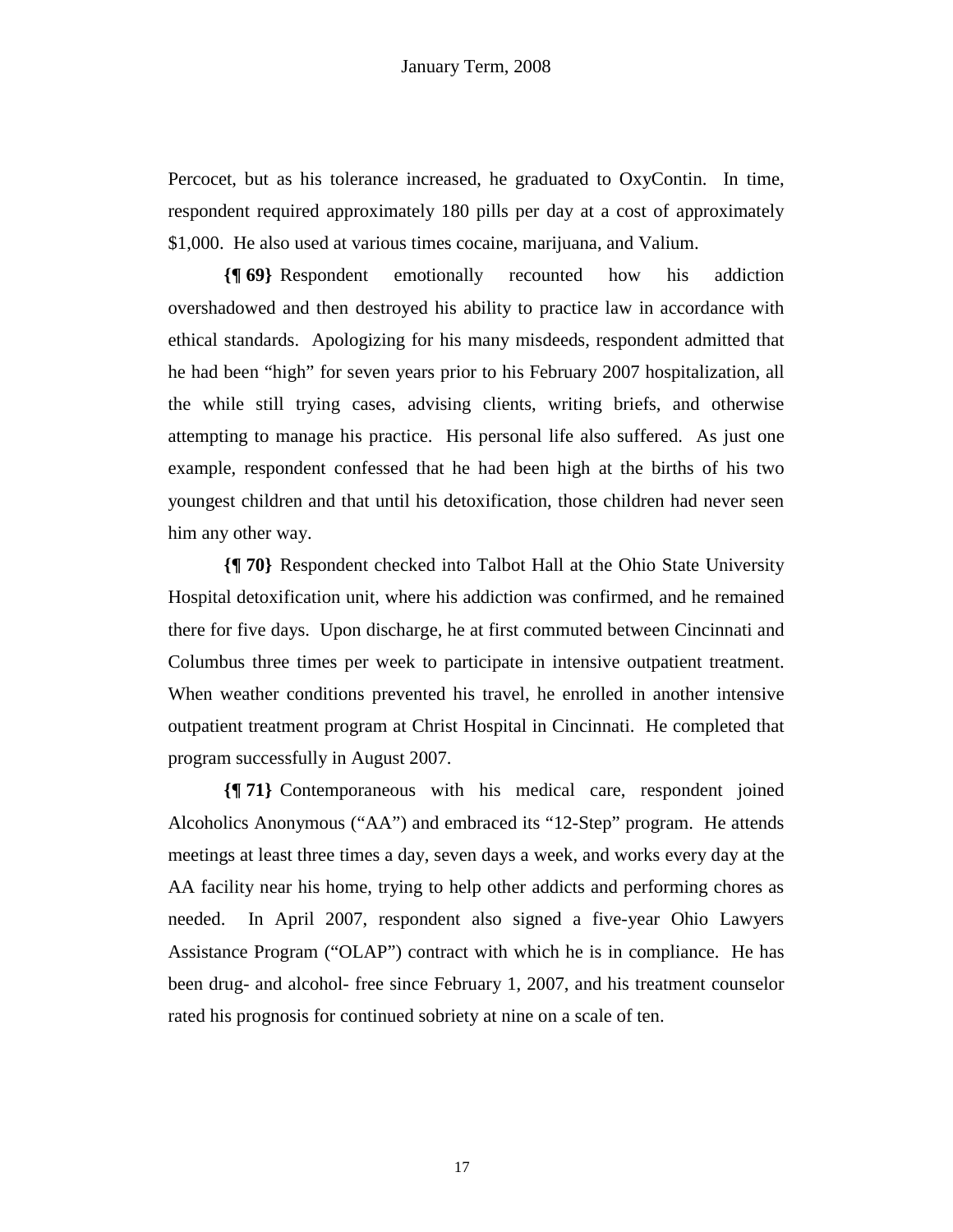**{¶ 72}** Chemical dependence is of mitigating effect when the test in BCGD Proc.Reg.  $10(B)(2)(g)(i)$  through (iv) is met. The test requires (1) a diagnosis of chemical dependency by a qualified health-care professional or substance-abuse counselor, (2) proof that the condition contributed to cause the misconduct, (3) certification that the lawyer has successfully completed an approved treatment program, and (4) a prognosis from a qualified health-care professional or substance-abuse counselor that the lawyer will be able to return, with conditions if necessary, to competent and ethical practice. Respondent has satisfied these requirements.

**{¶ 73}** "[T]he primary purpose of disciplinary sanctions is not to punish the offender, but to protect the public." *Disciplinary Counsel v. O'Neill,* 103 Ohio St.3d 204, 2004-Ohio-4704, 815 N.E.2d 286, ¶ 53. Accord *Disciplinary Counsel v. Fumich,* 116 Ohio St.3d 257, 2007-Ohio-6040, 878 N.E.2d 6, ¶ 17, and *Ohio State Bar Assn. v. Weaver* (1975), 41 Ohio St.2d 97, 100, 70 O.O.2d 175, 322 N.E.2d 665. Thus, even in cases of egregious misconduct and illegal drug use, we have decided against permanent disbarment based on the lawyer's probable recovery from the drug addiction that caused the ethical breaches. See, e.g., *Disciplinary Counsel v. Garrity,* 98 Ohio St.3d 317, 2003-Ohio-740, 784 N.E.2d 691, ¶ 12 (lawyer and former pharmacist convicted of stealing prescription drugs suspended indefinitely after showing renewed dedication to his treatment for his addiction). We tailor the sanction, when appropriate, to assist in and monitor the attorney's recovery. *Cincinnati Bar Assn. v. Washington***,** 109 Ohio St.3d 308, 2006-Ohio-2423, 847 N.E.2d 435, ¶ 9.

**{¶ 74}** From the evidence of respondent's character, reputation, remorse, chemical dependence, and recovery efforts, the panel and board concluded that he had made a case for eventually practicing law again. We agree. Respondent's addiction severely compromised the interests of his clients, the legal system, the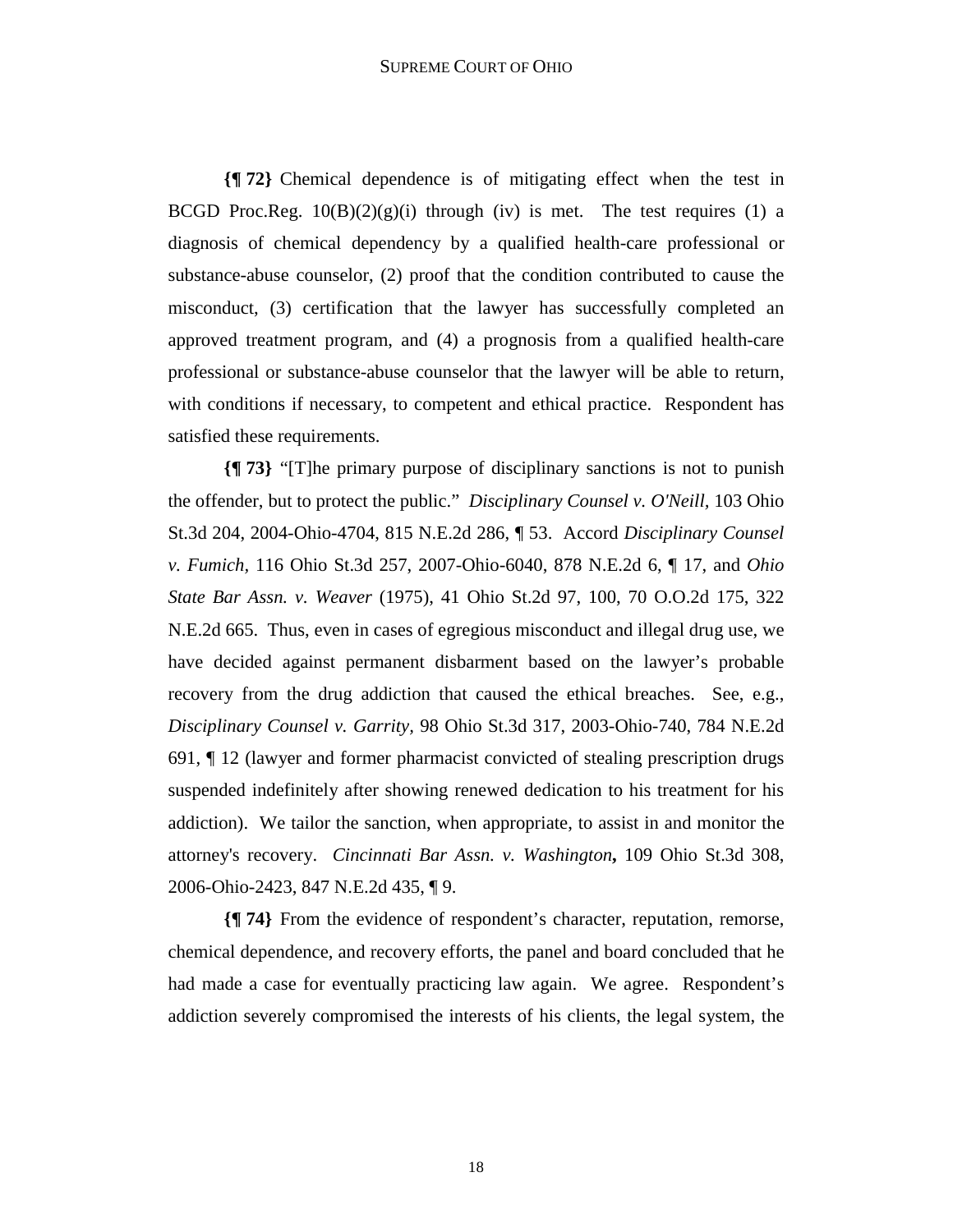legal profession, and the public. But many have expressed confidence is his ability to maintain sobriety and regain his ethical bearings.

**{¶ 75}** We accept the recommendation for an indefinite suspension, complete with the conditions for respondent's reinstatement. Respondent is indefinitely suspended from the practice of law in Ohio. In addition to the requirements of Gov.Bar R. V(10)(B), respondent shall show the following upon petitioning for reinstatement: (1) that he has been continuously sober during his suspension and has otherwise complied with his OLAP contract, (2) that he has maintained his active involvement in AA, (3) through the report of a qualified health-care professional or substance abuse counselor, that he is capable of returning to the ethical and professional practice of law, and (4) that he has made restitution to all grievants. Costs are taxed to respondent.

Judgment accordingly.

PFEIFER, O'CONNOR, LANZINGER, and CUPP, JJ., concur. MOYER, C.J., and LUNDBERG STRATTON and O'DONNELL, JJ., dissent.

\_\_\_\_\_\_\_\_\_\_\_\_\_\_\_\_\_\_

## **MOYER, C.J., dissenting.**

**{¶76}** I respectfully dissent. In view of the seriousness and frequency of the misconduct at issue, I would disbar the respondent.

**{¶77}** As the majority notes, we ordered an interim remedial suspension of respondent's license in May 2007, pursuant to Gov.Bar R. V(5a)(B). An interim remedial suspension is an extraordinary remedy that we order only when there is evidence that a lawyer's continued practice poses a substantial threat of serious harm to the public. See *Columbus Bar Assn. v. Smith*, 100 Ohio St.3d 278, 2003-Ohio-5751, 798 N.E.2d 592, ¶ 1. I continue to believe that an extraordinary remedy is appropriate in the present case.

**{¶78}** The majority's account of the respondent's behavior reveals a pattern of neglect and financial malfeasance. The respondent committed 21 acts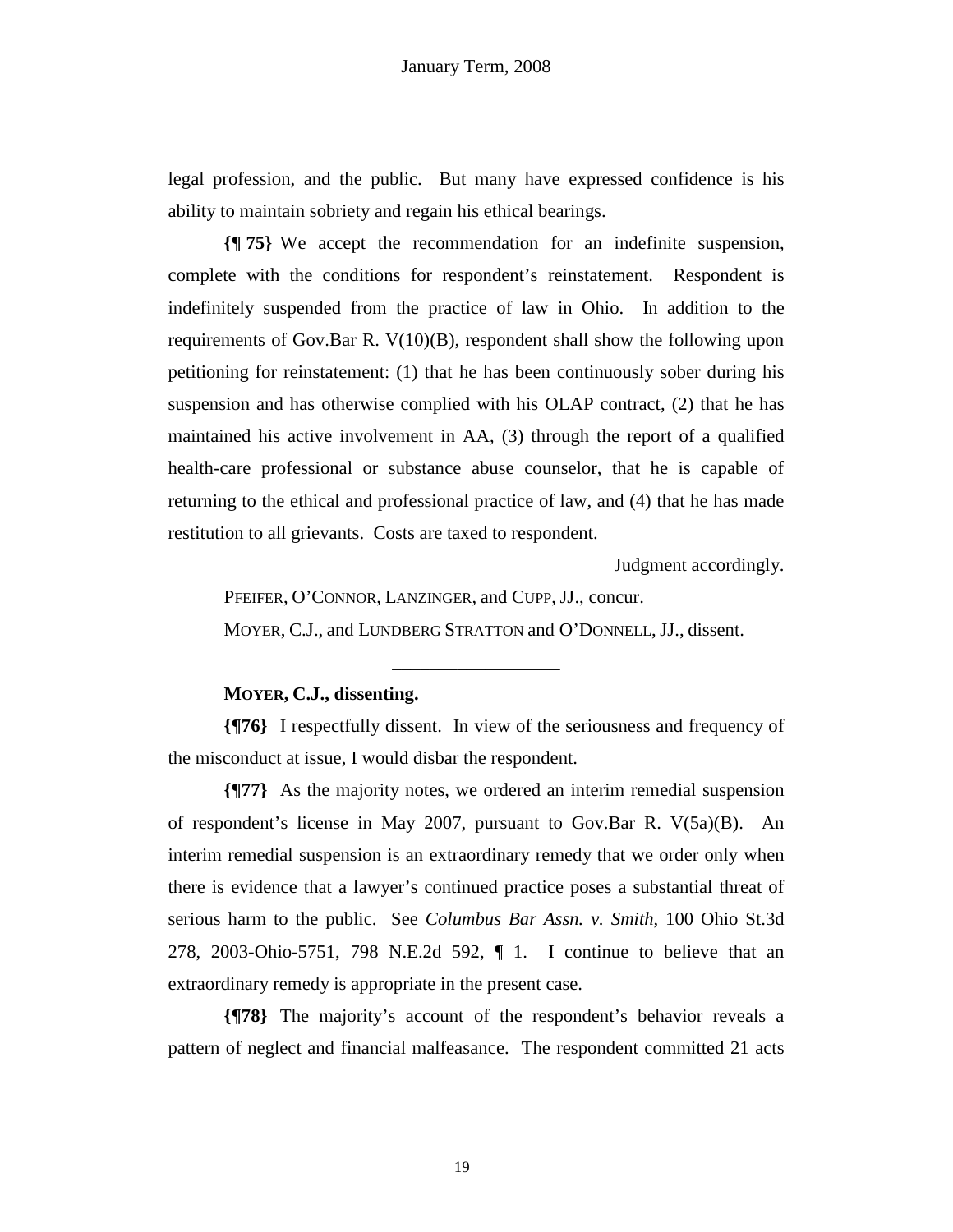of misconduct, all from 2003 to 2007, thereby violating numerous Disciplinary Rules, including 11 violations of DR  $6-101(A)(3)$  (prohibiting a lawyer from neglecting an entrusted legal matter), 11 violations of DR  $7-101(A)(2)$ (prohibiting a lawyer from intentionally failing to carry out a contract of employment), nine violations of DR 7-101(A)(3) (prohibiting a lawyer from intentionally prejudicing or damaging a client during their professional relationship), and ten violations of DR 9-102(B)(4) (requiring a lawyer to deliver funds in the lawyer's possession to which the client is entitled). As the majority recognizes, "we typically disbar lawyers for misconduct as pervasive and devastating as that in which respondent has engaged." We should follow our precedent here.

**{¶79}** The respondent's financial malfeasance is of particular concern. We have previously recognized that violations of DR 9-102(B)(4) "are tantamount to a misappropriation of client funds and property" and that "the normal sanction for misappropriation of client funds coupled with neglect of client matters is disbarment." *Cleveland Bar Assn. v. Glatki* (2000), 88 Ohio St.3d 381, 384, 726 N.E.2d 993. In *Glatki*, we disbarred an attorney who had violated DR 9-102(B)(4) in three client matters. Id. at 383. The respondent here violated that rule in ten client matters. We typically disbar lawyers for misappropriation of client funds and property, and we should disbar the respondent for the egregious acts of financial malfeasance committed here.

**{¶80}** I recognize the existence of the two mitigating factors cited by the majority: first, the contributions the respondent has made to clients and the community; second, the influence of the respondent's chemical dependence on his misconduct, as well as the respondent's subsequent completion of an approved treatment program and the positive prognosis for his continued stability. Nevertheless, "any mitigating factor \* \* \* must be weighed against the seriousness of the rule violations that the lawyer has committed." *Disciplinary*